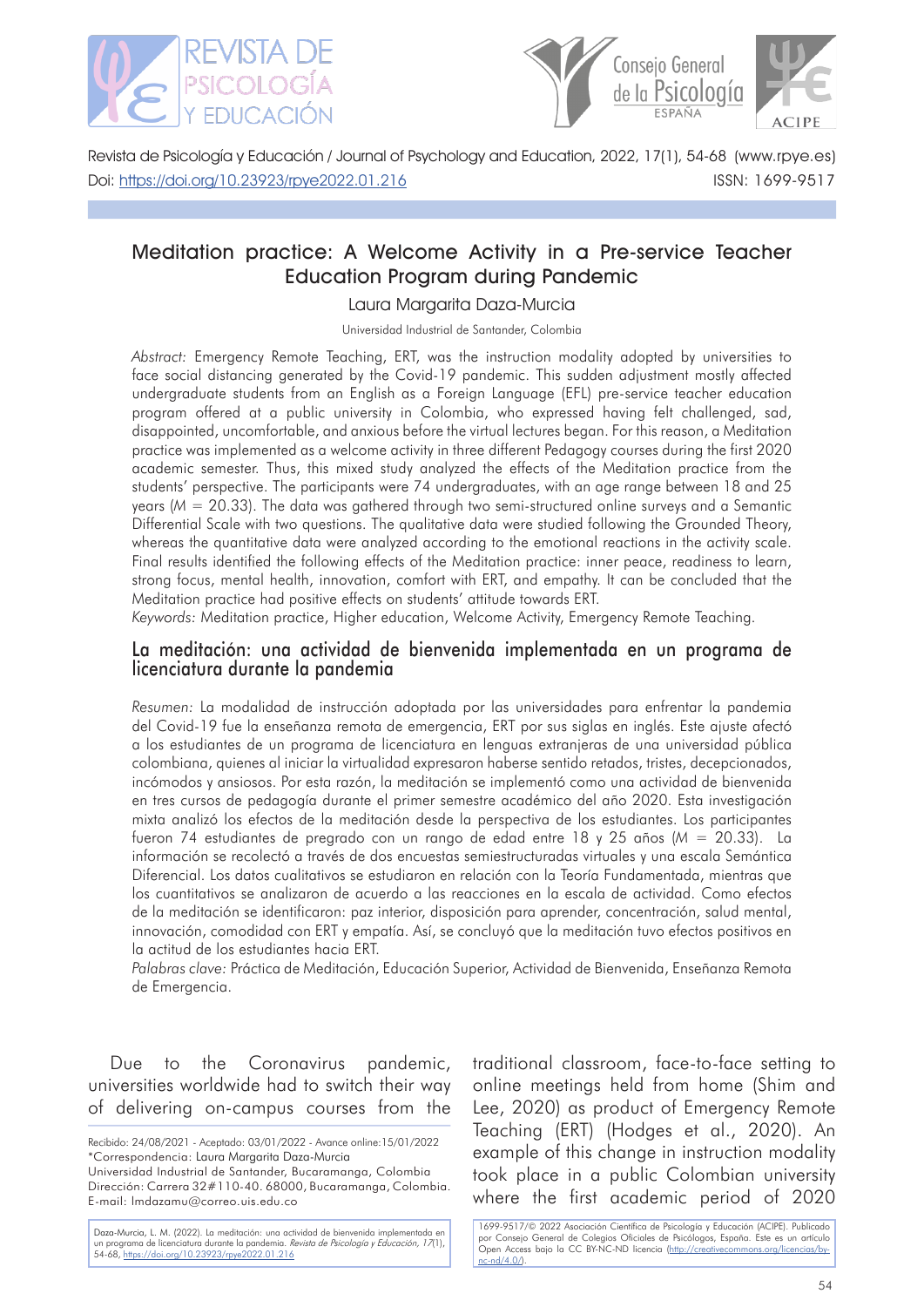started abruptly by using ERT without offering any kind of emotional support to students.

As learners' feelings are crucial in their learning process (Zull, 2002), the fact of having zero emotional assistance from the university before starting the first academic semester of the year 2020, identified as period 2020-1, affected the participants of the present study. Facing new experiences or having to adapt to abrupt changes can provoke an emotional burden on people who go through them (Brenner, 2014). Moreover, leaving the comfort zone without a smooth transition can alter success in life when people do not have a growth mindset (Dweck, 2006). As undergraduate programs in Colombia are mainly taught on campus, the experience of studying online was a first-time event that made students feel vulnerable because they were out of the comfort zone.

Since the use of ERT is considered a huge emotional challenge for learners (Ohashi, 2020), the plan of expressing empathy with a group of undergraduate students, from an EFL teaching program, was the driven idea to implement the MP as a welcome activity. This type of exercise has proven to be an accurate choice to empathize with undergraduates, as Manocha (2000) pointed out, "meditation can be an effective form of stress reduction and has the potential to improve quality of life" (p. 1138).

Thus, this study illustrates the spiral process of an action research, where the researcher recognized that students needed empathy to have a smooth transition from face-to-face to virtual classes. For this reason, the leading question of this study was: What are the possible effects of implementing the MP as a welcome activity during ERT on undergraduate students from an EFL teaching program?

To answer this inquiry, the following was set as the main objective: to analyze the possible effects of implementing the MP as a welcome activity during ERT in an EFL teaching program by examining the following:

1) the students' feelings about ERT, and 2) the students' assumptions, emotional reactions and perceptions about the MP.

Consequently, this study describes the pedagogical implementation of the MP within a higher education context, which includes the material used and the steps followed by the teacher-researcher. In addition, this study presents the effects of this pedagogical implementation based on the participants' perceptions.

Moreover, the present study could be one of the first registered of this kind in Colombia, since studies about MPs in Colombian higher education contexts during ERT were not found in the relevant literature.

# **THEORETICAL FRAMEWORK**

#### EMERGENCY REMOTE TEACHING

Emergency remote teaching (ERT) arose as a provisional solution to the global lockdown caused by the Coronavirus pandemic crisis. This type of instruction modality replaced the in-person classes temporarily in order to avoid interrupting the teaching and learning process placed in educational institutions (Hodges et al., 2020). ERT is characterized by synchronous virtual meetings using online resources to deliver classes, adapting content, material and teaching strategies. Unfortunately, quality is not a recognized attribute of this teaching mode due to improvisation (Hodges et al., 2020).

Besides, in some American schools, implementing ERT was demanding for 325 K-12 teachers as they were not ready neither to teach online nor to use technological tools in their classes (Trust and Whalen, 2020). According to Ferri et al., (2020), the information gathered through the use of an online discussion forum allowed them to identify that students and teachers from Portugal, the United Kingdom (UK) Italy, Estonia, Slovakia, Lebanon and Hungary had to deal with various technological, pedagogical and social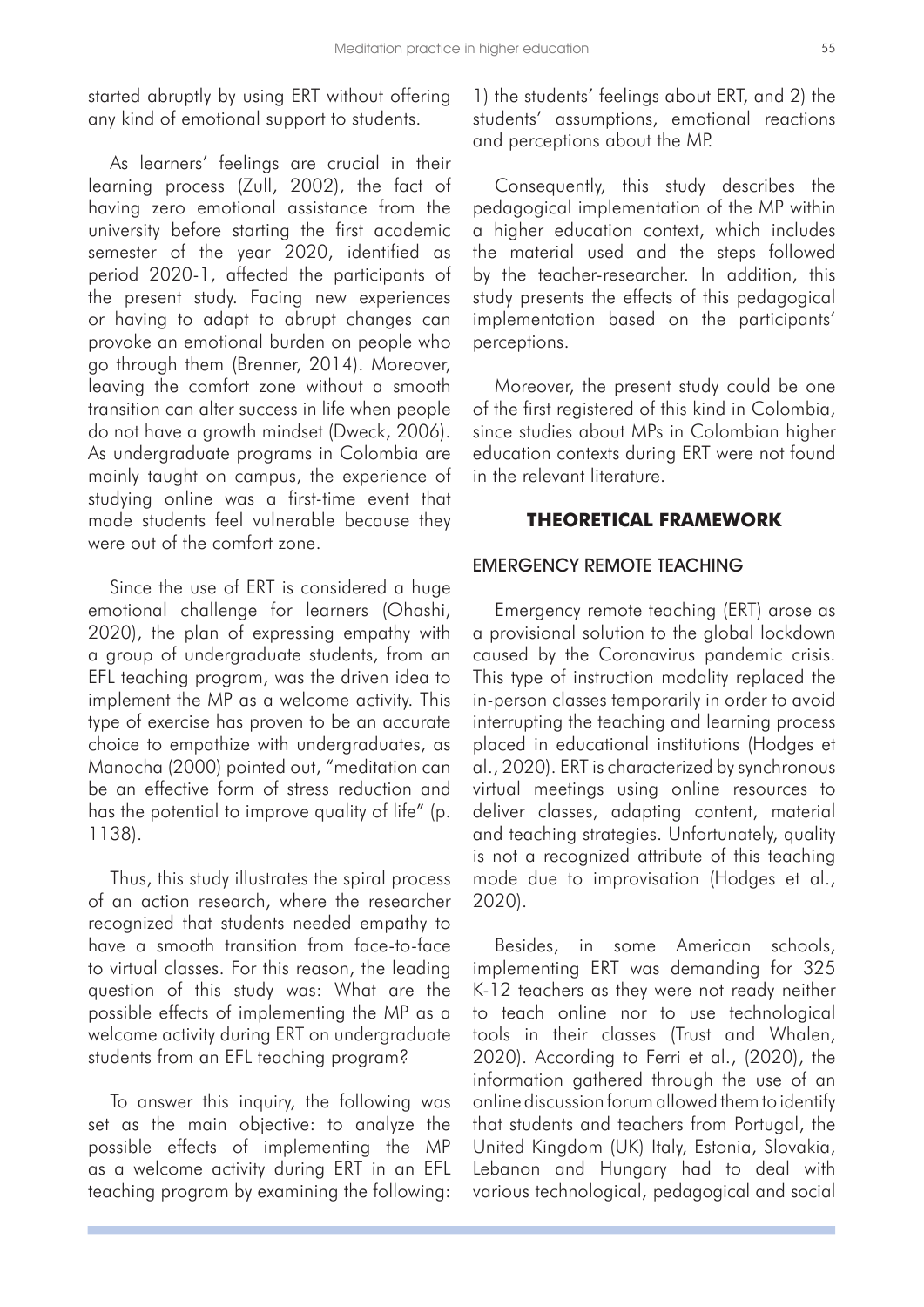difficulties. Moreover, 341 university teachers and lectures of all educational levels in Mexico had issues with adequate equipment, familiarity with digital tools, time management, stress management and teachers' new socioeconomic situation (Zapata-Garibay et al., 2021).

On the other hand, initiatives to improve this instructional modality have become noticeable. Huang et al., (2020), for instance, suggested interventions from specialists, educational institutions and government to support teachers, learners and families in order to ensure a productive online learning environment based on the Chinese experience during the Covid-19 pandemic. Additionally, the opportunity to be more open to implementing new learning contexts such as online, blended and remote modalities in higher education has been made visible to the world (Ali, 2020). Moreover, Grandits and Wagle (2021) recommended profound determination from teachers to reduce the inequities uncovered during the pandemic by engaging students to succeed during ERT.

# FEELINGS IN THE LEARNING PROCESS

As stated by Zull (2002) "feelings always affect reasoning and memory" (p. 86), which are two of the main brain functions which provide room for learning. For Saville-Troike (2006) bearing in mind students' emotions, attitudes, motivation and anxiety levels is crucial in the learning process. Therefore, fostering hopeful emotions in the class and creating a positive learning atmosphere are some of the teachers' purposes to decrease negative feelings that can hinder the learning process (Pekrun,2014).

According to Parra (2019) acknowledging students' feelings entails recognizing their existence, which establishes bonds between educators and learners that go beyond just teaching and learning content. Moreover, the Monitor Model, proposed by Krashen (1978) recommends to decrease the level of the affective filter before presenting input, otherwise it will not be processed correctly. Therefore, students need to feel motivated, confident, safe and heard to be able to learn.

However, learning is, in fact, a learner's decision. Educators ought to design an effective learning environment to facilitate this process. Kumaravadivelu (2003) pointed out that "the success of the attempt is, of course, dependent on their learners' willing cooperation to make use of the conditions that have been created" (p. 44). For this reason, students' feelings and attitudes towards the class are highly relevant for learning during the teaching time.

## **MEDITATION**

As claimed by Levete (2001), meditation has been implemented for a long time by many different cultures around the world. The main reason for meditating is related to how vital it is for human beings' spiritual life. Additionally, meditation is a formal exercise that relaxes the mind by focusing on the person, their mind and their surroundings. According to Behan (2020), there exist different meditation techniques, however, they all share a core intention, namely, drawing one's attention to the present moment and reacting with equanimity to every life situation. Thus, meditation practice can help decrease anxiety levels, depression and pain.

Meditation reduces stress because it helps to leave everyday concerns behind to concentrate on "the here and now". In fact, Manocha (2000, p. 1136) suggested that "authentic meditation enables one to focus on the present moment rather than dwell on the unchangeable past or undetermined future". Also, Ramsburg and Youmans (2013), in their research with students from the Introduction to Psychology course in the California state University, proved that having short periods of meditation before lectures improves the ability to retain information. This means that meditation practice can affect students' cognitive skills positively.

Eventually, meditation and education could be considered as two similar practices. As long as both share their main purpose: to provide space for a healthy mind and heart, where students can fulfill their intellectual, emotional and physical needs (Erricker, 2001). Hence, these two practices could work together very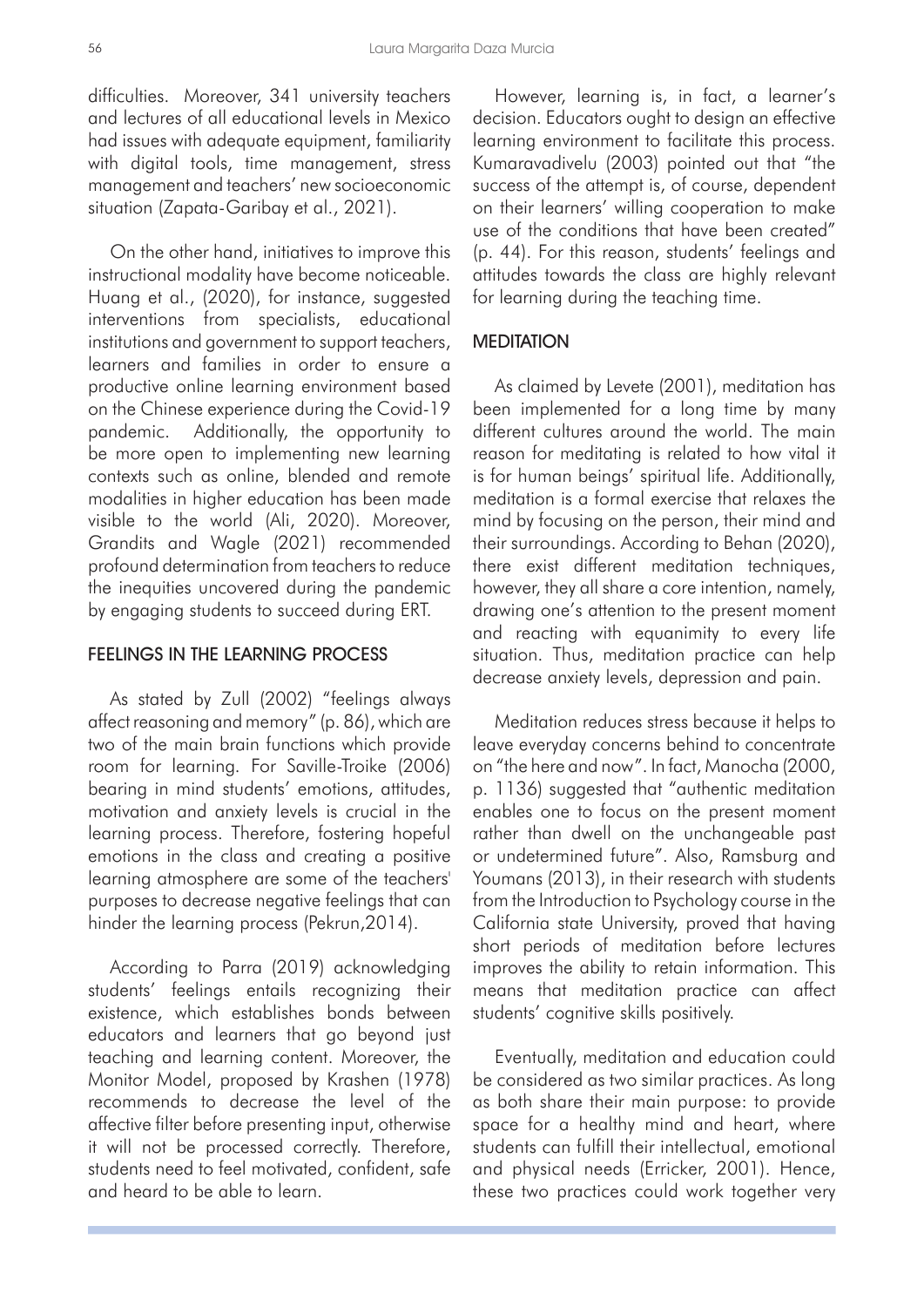well to contribute to the process of building healthy human beings.

## **METHOD**

From a pragmatic worldview (Creswell, 2014), the present study is contemplated as a mixed action research. In the mixed approach, qualitative and quantitative data is collected, studied and linked to provide a solution for the stated problem (Hernández et al., 2006). Besides, action research is carried out to find means to upgrade the teaching practice and therefore, to construct knowledge around the learning process (Mcniff, and Whitehead, 2010) by proposing and making adjustments (Newby, 2014).

Action research has four basic steps: "1- Identifying the research problem or question, 2- Obtaining the necessary information to answer the question(s), 3- Analyzing and interpreting the information that has been gathered, and 4- Developing a plan of action" (Fraenkel and Wallen, 2008, p.592).

## **PARTICIPANTS**

The participants were 74 undergraduate students (44 female and 30 male), with an age range of 18 to 25 years old (*M* = 20.33) (*SD*  =0.41), who were enrolled in one of the three courses where the implementation took place; Learning and pedagogical models, Critical pedagogy and post-structuralism and English didactics. These three courses are part of the pedagogy component of an EFL teaching

program in a public Colombian university, as described in Table 1.

The participants belonged to different academic levels. And not only did they participate in the study but they also were the teacher-researcher's students. This sample is considered a non-probability convenience sample because this type of sampling implies selecting a group the researcher already knows to act as participants, as they are deemed to have a high possibility to engage (Cohen et al., 2007).

#### DATA COLLECTION INSTRUMENTS

In this study, two semi-structured online surveys were conducted to collect qualitative data, and a Semantic Differential Scale with two questions was used to gather quantitative data (See Appendix 1). The information was obtained using an Electronic Survey Method through Google Forms (Andrews et al., 2003). All 74 participants answered the 3 data collection instruments. The instruments' aims and moments are explained in Table 2.

The qualitative data were analyzed following the procedures of Grounded Theory (Charmaz, 2006). Students' feelings, assumptions and perceptions about the MP were recorded, organized and categorized. While the quantitative data were examined according to the significance of the bipolar adjectives (Calm – Anxious) in the activity scale of the Semantic Differential Scale (Osgood at al., 1957), which was mainly used to obtain information related

| Table 1<br>Pedagogy courses information  |              |                                    |                |
|------------------------------------------|--------------|------------------------------------|----------------|
| Pedagogy course                          | Level        | Undergraduate<br>students enrolled | Classes a week |
| Learning and Pedagogical models          | 3rd semester | 34                                 |                |
| Critical Pedagogy and Post-structuralism | 4th semester | 25                                 | $\mathfrak{D}$ |
| <b>English Didactics</b>                 | 5th semester | 15                                 | $\overline{2}$ |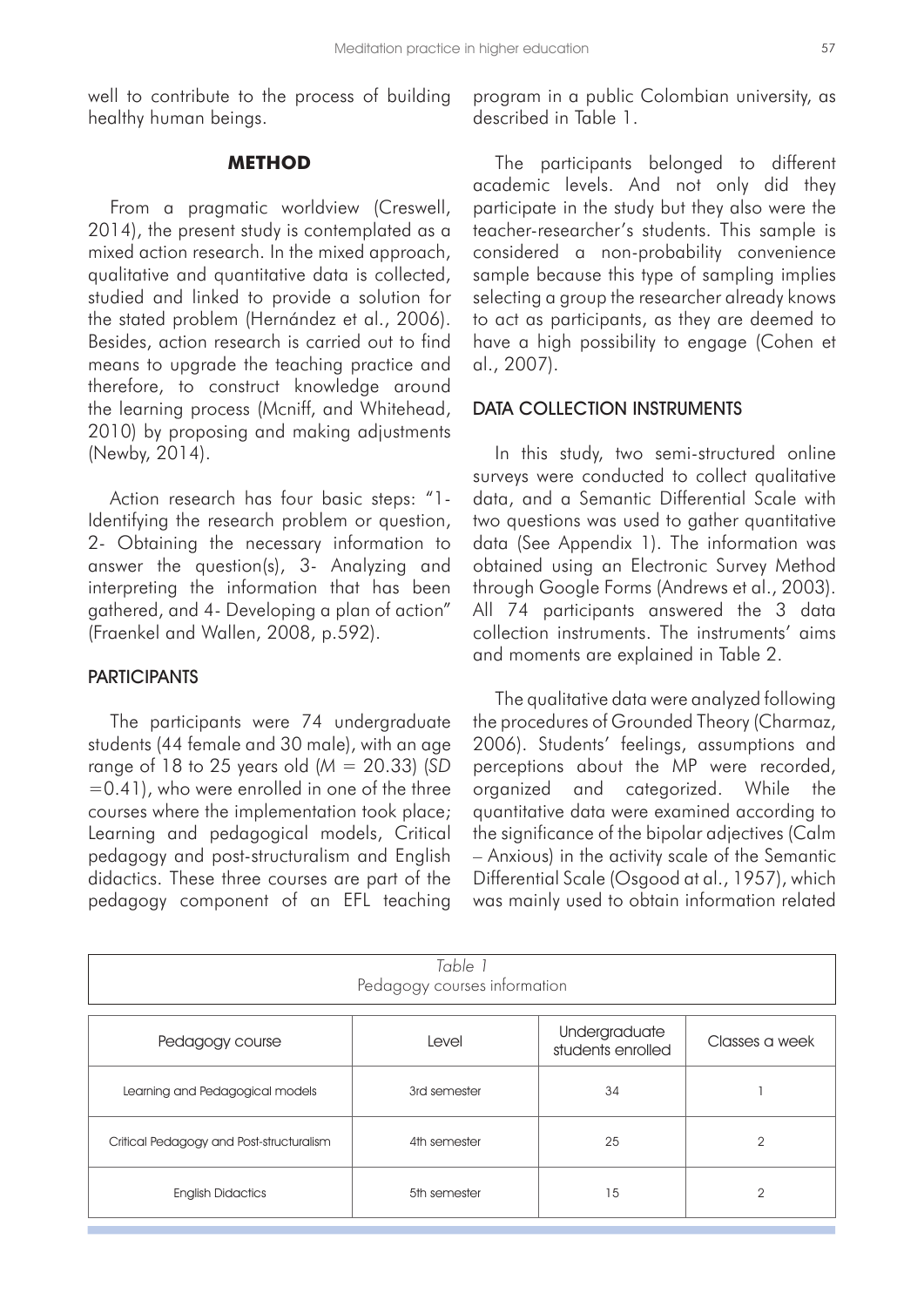| Table 2<br>Data collection instruments information |                                                                                                                            |                        |                                                              |  |
|----------------------------------------------------|----------------------------------------------------------------------------------------------------------------------------|------------------------|--------------------------------------------------------------|--|
| Instrument                                         | Objective                                                                                                                  | Number of<br>questions | Moment                                                       |  |
| Semi-structured online survey 1                    | To explore participants' feelings about ERT<br>and assumptions about the Meditation<br>practice before its implementation. | $\overline{2}$         | Before starting the<br>Meditation practice<br>implementation |  |
| Semantic Differential Scale                        | To recognize participants' emotional<br>reactions before and after the Meditation<br>practice implementation               | $\overline{2}$         | Last week of the                                             |  |
| Semi-structured online survey 2                    | To interpret participants' perceptions<br>about the Meditation practice effects<br>after the whole implementation          |                        | Meditation practice<br>implementation                        |  |

to the participants' emotional reactions before and after the MP implementation. These two kinds of data were integrated (Tashakkori and Creswell, 2007), and a single report with findings and conclusions is presented.

# **PEDAGOGICAL INTERVENTION**

The MP was a welcome activity implemented by the teacher-researcher in charge of the three pedagogy courses previously mentioned (Learning and pedagogical models, Critical pedagogy and post-structuralism, and English didactics). It is important to highlight that this same person also collected the data and, subsequently, analyzed this information gathered.

The meditation practice was carried out during the usage of ERT in the 2020- 1 academic semester of an EFL teaching program offered at a public university in Colombia. The main purpose of this practice was to generate an optimal learning atmosphere in the critical moment of facing an abrupt change in instructional mode. Then, the MP's principal characteristic was the use of meditation videos at the beginning of every single class. The reason behind using videos as central instruments in this pedagogical intervention was the principle of practicality, as the classes of the 2020-1 academic period were delivered using computers, and distance between teacher and students was the main feature of virtuality.

The videos were selected according to the following criteria: 1) Youtube public videos, 2) they would be 5 to 7 minutes long, 3) in English, and 4) with a guiding voice. 15 videos in total were chosen from 12 different YouTube channels (see Table 3). Then, after the 15th lesson, the videos were repeated.

Regarding the MP's routine, it contained 9 basic steps that were followed before, during and after the MP's implementation: steps 1 to 6 refer to the *before stage*, step 7 refers to the *during stage*; and steps 8 and 9 were called the *after stage*. Figure 1 explains the MP's routine in detail.

#### **RESULTS**

Students' feelings about ERT and assumptions about the Meditation practice before its implementation were gathered through an online survey which contained 2 open-ended questions., whose answers were analyzed according to Grounded Theory (Charmaz, 2006). In accordance with question (1) How did you feel when you knew that ERT was going to be the teaching mode for 2020- 1? Why? The two emerging categories were: *positive* and *negative* feelings towards ERT. In Table 4, the codes and subcategories are detailed.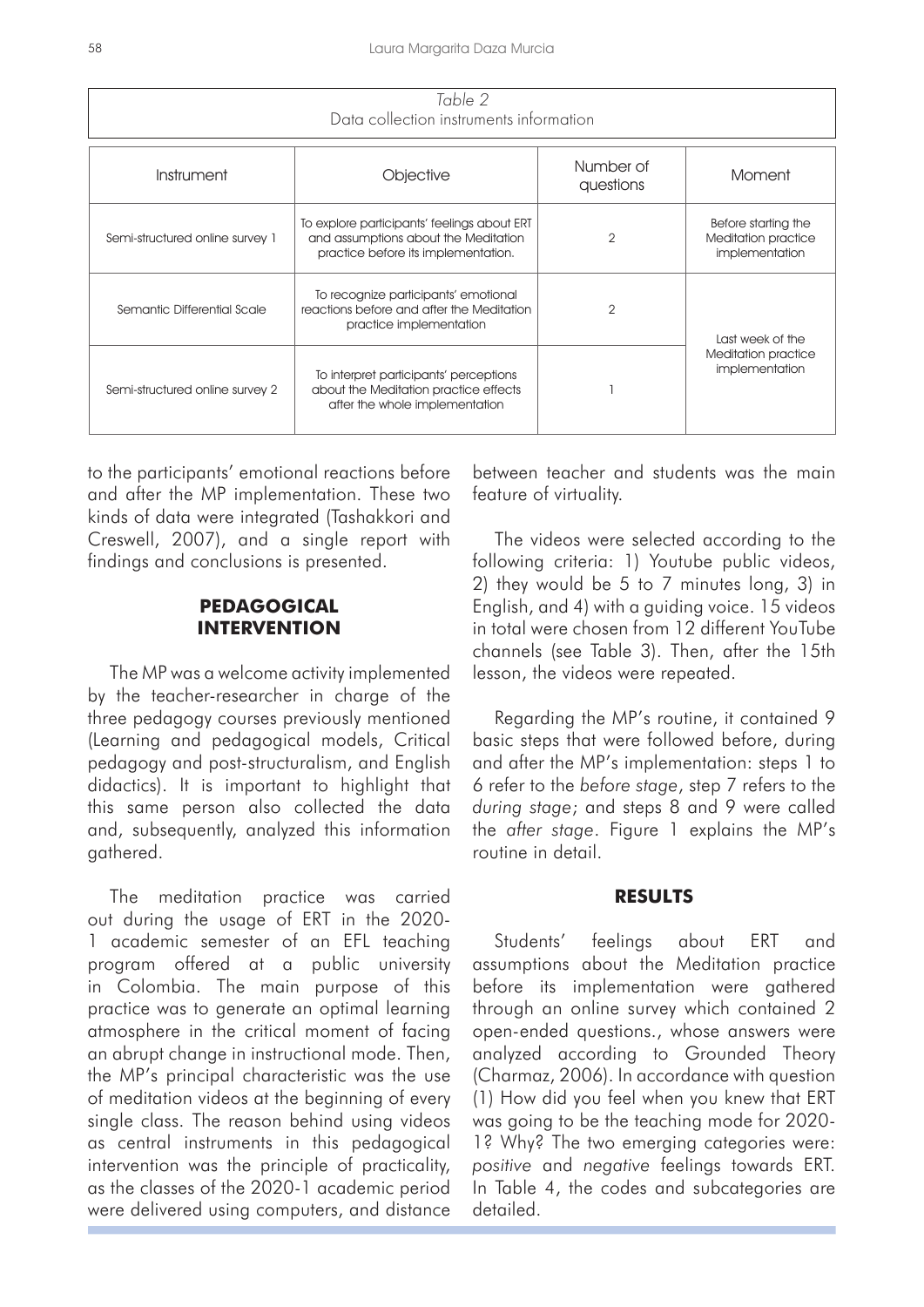| Table 3                                                                         |
|---------------------------------------------------------------------------------|
| Information about the YouTube channels and videos used in the MP implementation |

| YouTube channel                              | Videos per channel                    | Videos                                                                                                                                                                            |
|----------------------------------------------|---------------------------------------|-----------------------------------------------------------------------------------------------------------------------------------------------------------------------------------|
| Beyond purpose                               | 1                                     | 1- The five-minute miracle - Daily guided<br>meditation                                                                                                                           |
| Mindfulpeace                                 | $\overline{2}$                        | 2-5 Minute Breathing Exercise - Guided<br>Mindfulness Meditation 4K -Calming<br>anxiety reduction<br>3-5 Minute Quick Anxiety Reduction -<br><b>Guided Mindfulness Meditation</b> |
| The Honest Guys - Meditations - Relaxation   | $\overline{2}$                        | 4-5 MINUTE Calming Meditation (With<br><b>Guiding Voice)</b><br>5-5 Minute Stress Relief Guided Meditation                                                                        |
| Jason Stephenson - Sleep Meditation<br>Music | $\mathbf{1}$                          | 6- POSITIVE MIND in 5 Minutes Meditation                                                                                                                                          |
| My Peace Of Mindfulness                      | $\mathbf{1}$                          | 7-5 Minute Guided Meditation For Positive<br>Energy & Thinking                                                                                                                    |
| <b>Teni Meditations &amp; Workouts</b>       | $\mathbf{1}$                          | 8-5 Minute Guided Meditation   The<br>Future YOU                                                                                                                                  |
| Soul Calm - Relaxing Nature & Meditations    | $\mathbf{2}$                          | 9- Guided Meditation (Stress & Anxiety<br>Relief -5 minutes)<br>10- Guided Meditation Beach (5 minutes<br>to Inner Calm)                                                          |
| Maria Lewis                                  | $\mathbf{1}$                          | 11- Mindfulness Guided Meditation - 5<br><b>Minutes</b>                                                                                                                           |
| The Mindful Movement                         | $\mathbf{1}$                          | 12- Short Calming Mindfulness Meditation<br>to Clear the Clutter in your Mind / Mindful<br>Movement                                                                               |
| <b>Meditation Vacation</b>                   | $\mathbf{1}$                          | 13-5 min clearing morning Guided<br>meditation for positivity and grounding                                                                                                       |
| Iman                                         | $\mathbf{1}$                          | 14-5 Minute Guided Meditation on Being<br>Present - Featured on RVIVE                                                                                                             |
| Goodful                                      | $\begin{array}{c} \hline \end{array}$ | 15-5-Minute Meditation You Can Do<br>Anywhere                                                                                                                                     |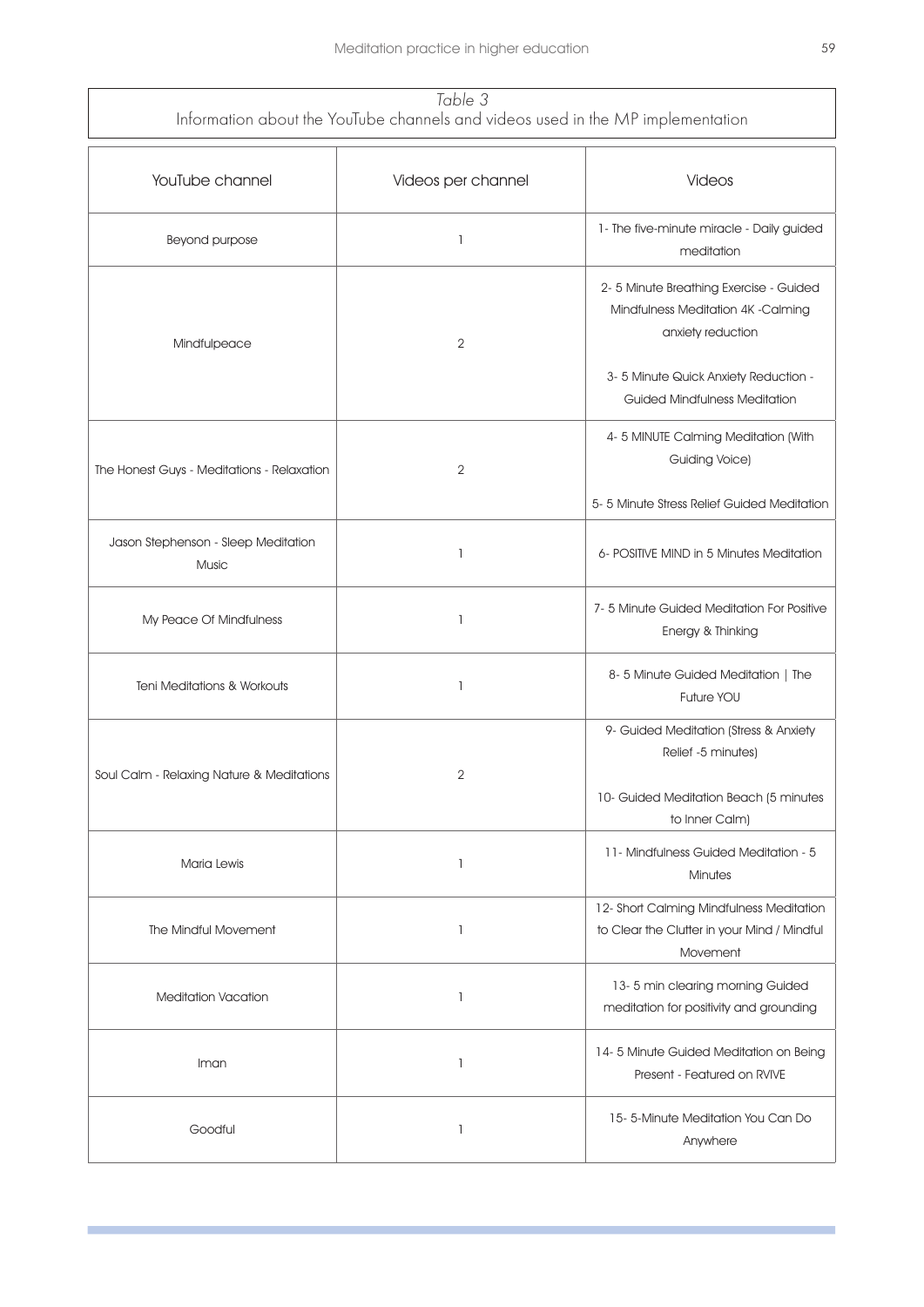

*Table 4*

Codes, subcategories and categories emerged from the online survey 1 – Question 1

| Codes                                                                                                                                                                                              | Subcategories            | Category                      |
|----------------------------------------------------------------------------------------------------------------------------------------------------------------------------------------------------|--------------------------|-------------------------------|
| A new enriching experience<br>A new semester no matter the teaching mode                                                                                                                           | Excited                  | Positive feelings towards ERT |
| Easier to understand in online classes<br>All day at home<br>No wasted time commuting                                                                                                              | Comfortable              |                               |
| A new way to learn<br>A new teaching method<br>All-day-long in front of the screen<br>Technology difficulties<br>More distractions at home<br>Lack of concentration                                | Challenged               | Negative feelings towards ERT |
| Lack of social interaction<br>Solitude at home                                                                                                                                                     | Sad<br>Disappointed      |                               |
| No limits between personal life and academic life<br>No appealing to this teaching mode<br>Money issues                                                                                            |                          |                               |
| No good internet connection<br>No good PC<br>Not enough technological tools at home                                                                                                                | Uncomfortable<br>Anxious |                               |
| Harder to understand in online classes<br>Not all are supportive teachers<br>An unexpected and first-time experience<br>The quality of education would be affected<br>Awkward learning environment |                          |                               |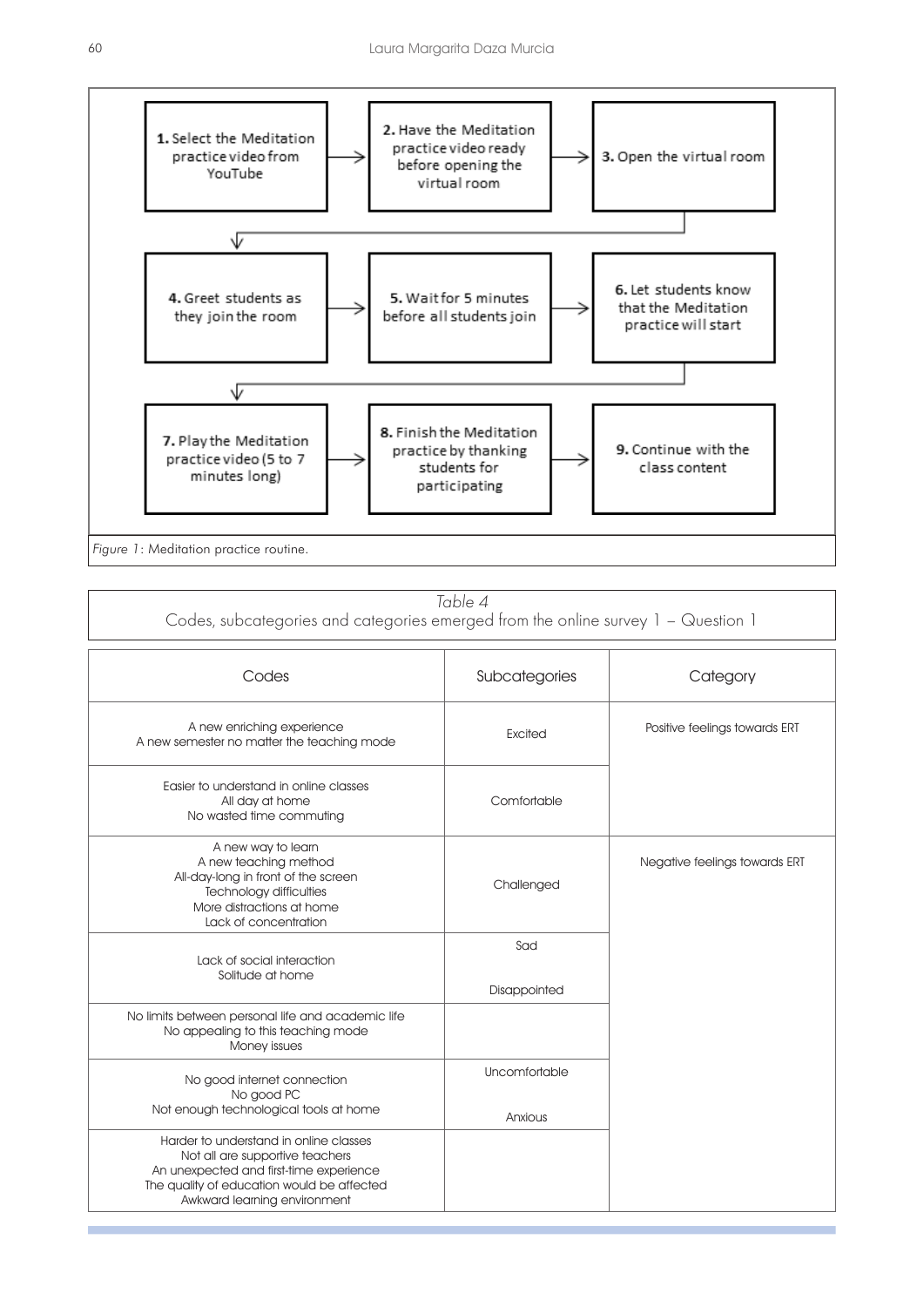These results suggest that more negative feelings towards ERT were experienced by participants, as 56 of them, (75.6%), mentioned having felt "challenged", "sad", "disappointed", "uncomfortable" and "anxious". While 18 of the participants, (24.4%), highlighted just two positive feelings: "excitement" and "comfort". Examples of the negative feelings towards ERT are supported by excerpts 1, 2, 3, 4, 5 and 6 below:

I felt sad because I'm not used to this and I hated the idea of not seeing my friends (Excerpt 1, participant 4, online survey 1, question 1).

I was disappointed because I felt like I wasn't going to have any limits between my personal space and study (Excerpt 2, participant 8, online survey 1, question 1).

I felt challenged because is something abnormal, our curriculum is like so hard to be taught in this way, I think (Excerpt 3, participant 18, online survey 1, question 1).

Challenged because it is not the same thing that in person, it is more tiring, you literally are the whole day sitting in front of your computer (Excerpt 6, participant 34, online survey 1, question 1).

Really uncomfortable since at that moment I didn't have a good internet connection nor a good PC for the classes (Excerpt 4, participant 24, online survey 1, question 1).

I was anxious because it was a new experience and I didn't know how it was going to affect the quality of education (Excerpt 5, participant 29, online survey 1, question 1).

On the other hand, excerpts 7, 8 and 9 are examples of the positive feelings participants had towards ERT: "excitement" and "comfort".

I was really excited because it was going to be a new experience for me that could enrich my life (Excerpt 7, participant 3, online survey 1, question 1).

Super comfortable because I think it's easier for me to understand the topics we learn, I distract less during the classes and I feel like I can manage my time in the best way possible (Excerpt 8, participant 5, online survey 1, question 1).

Comfortable because I've always thought that we lose a lot of time commuting to university, I hate the transport system here, so I was excited that I could go to class in the comfort of my house and that I did not have to worry about traffic, noises, pollution, etc. (Excerpt 9, participant 23, online survey 1, question 1).

The survey's second question, "Which do you think could be the effects of the Meditation practice during the usage of ERT?", drew a unique emerging category, which was called *beneficial effects.* Codes and subcategories are shown in Table 5.

| Codes, subcategories and categories emerged from the online survey 1 - Question 2                            | Table 5            |                    |
|--------------------------------------------------------------------------------------------------------------|--------------------|--------------------|
| Code                                                                                                         | Subcategory        | Category           |
| Breathing to forget negative situations<br>Clear and organized mind<br>Less stress                           | Inner peace        | Beneficial effects |
| Willingness to learn<br>Engagement with the class<br>Positive attitude towards the class<br>More remembrance | Readiness to learn |                    |
| Better concentration during classes<br>More focus when studying                                              | Strong focus       |                    |
| Awareness of personal emotions<br>Well being                                                                 | Mental health      |                    |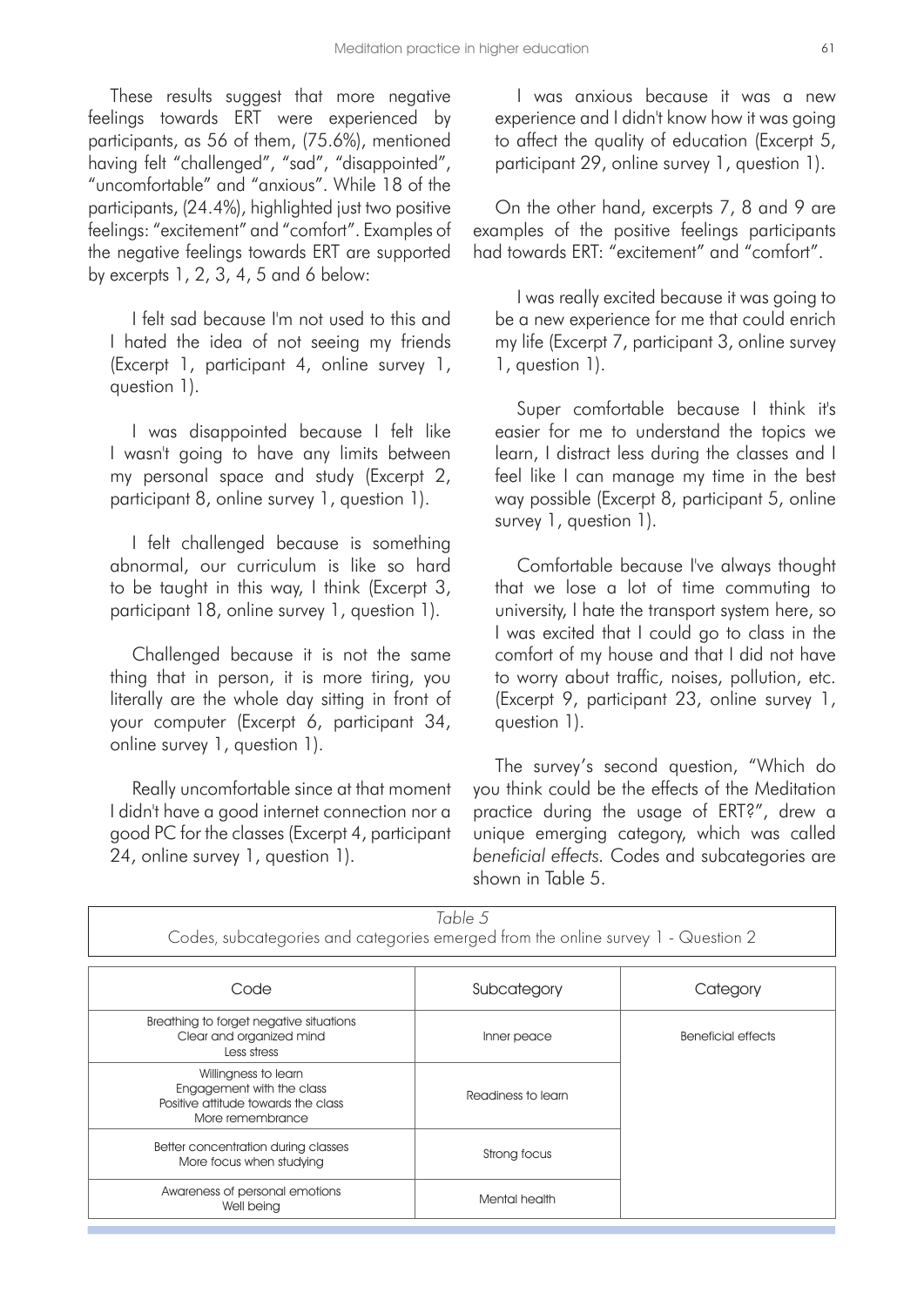These findings indicate that 100% of the participants believed that Meditation practice was likely to have beneficial consequences during ERT use. Participants mentioned inner peace, readiness to learn, strong focus and mental health as possible benefits. Excerpts 10, 11, 12, 13, 14 and 15 exemplify the potential Meditation practice effects:

Meditation helps to have mental peace so you forget some problems and you focus on your breathing and then in the online learning process (Excerpt 10, participant 46, online survey 1, question 2).

Mindfulness is a wonderful technique that will help us to be aware of our emotions. Also, it will be great for our psychological health (Excerpt 11, participant 48, online survey 1, question 2).

Meditation can help us to clear and focus our mind before classes, also to improve our concentration in the course of the class (Excerpt 12, participant 53, online survey 1, question 2).

It'll help me to be fully engaged in the class, to be focused in it. Meditation practice will also help me to relieve the anxiety I could feel before or maybe during classes. And, it could help me be more creative (Excerpt 13, participant 57, online survey 1, question 2).

I have heard that meditation is good for your body and your mind and it helps you to feel in a state of wellness (Excerpt 14, participant 66, online survey 1, question 2).

If we meditate, we can associate our topics learned by remembering our Meditation practice (Excerpt 15, participant 74, online survey 1, question 2).

In light of online survey 1's results, participants had more negative feelings towards ERT than positive ones (they felt "challenged", "sad", "disappointed", "uncomfortable" and anxious" vs "excited" and "comfortable"). Besides, students assumed that the MP could have beneficial effects such as "inner peace", "readiness to learn", "strong focus" and "mental health during ERT use".

In addition, participants' emotional reactions before and after the Meditation practice activity were studied using a Semantic Differential Scale (Osgood et al., 1957). Which had the following two questions: (1) How did you feel BEFORE starting the class with the Meditation practice? (2) How did you feel AFTER having the Meditation practice?

The opposite adjectives in the scale were: Calm and Anxious.

Through the use of this instrument the researcher gathered the quantitative information offered in Table 6.

| Table 6<br>Participants' emotional reactions based on the Semantic Differential Scale results |                                   |                                  |                                                                   |
|-----------------------------------------------------------------------------------------------|-----------------------------------|----------------------------------|-------------------------------------------------------------------|
| Emotional reaction                                                                            | Before the Meditation<br>practice | After the Meditation<br>practice | Difference between before<br>and after the Meditation<br>practice |
| Very anxious                                                                                  | 13%                               | 2%                               | $-11%$                                                            |
| A little anxious                                                                              | 44%                               | 3%                               | $-41%$                                                            |
| Neither anxious nor calm                                                                      | 31%                               | 11%                              | 20%                                                               |
| A little calm                                                                                 | 9%                                | 41%                              | $+32%$                                                            |
| Very calm                                                                                     | 3%                                | 43%                              | $+40%$                                                            |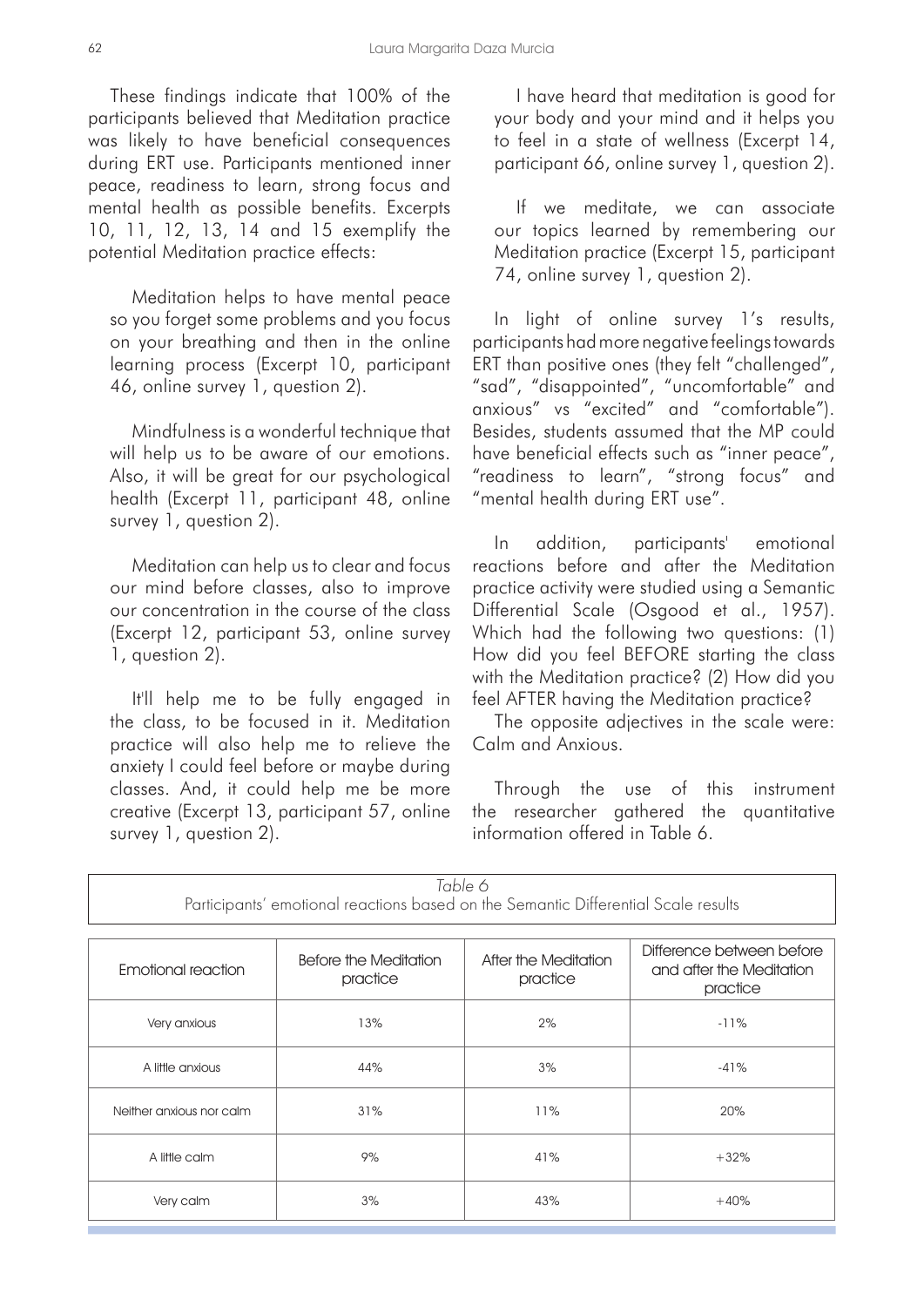As it can be read in Table 6, the number of students feeling "a little anxious" was higher than those who reported feeling "a little calm" before the MP. While, after the MP video, the trend was the opposite, as there were more participants feeling "very calm" than "very anxious". The differences in the anxiety level of the participants between the "before" and the "after" allow to see the effectiveness in terms of emotional reactions that the MP had, since anxiety dropped by 52% after it and the sense of calmness increased 72%.

These results suggest that the MP implementation contributed to reduce significantly the levels of anxiety and promoted calmness during ERT.

Finally, participants' perceptions about the MP effects after the implementation were explored using the online survey 2, which had one open-ended question: (1) "According to your experience, which effects had the MP during the use of ERT?" This question drew a unique emerging category called *beneficial effects.* Table 7 illustrates codes and subcategories.

These results demonstrate that 100% of the participants perceived MP's effects as beneficial. Among the benefits, participants mentioned feeling: "inner peace", "readiness to learn", "strong focus", "mental health", "innovative practice", "comfort with ERT" and "teacher's empathy". The last three mentioned (innovative practice, comfort with ERT and teachers' empathy) are different from the benefits participants assumed before the intervention took place. Excerpts 16, 17, 18, 19, 20, 21 and 22 support the aforementioned subcategories:

It helped me to stop and slow the rhythm of the day, rewind it and start it again with less stress, bad feelings and thoughts. It helped me to relax a lot (Excerpt 16, participant 4, online survey 2).

From my point of view and what I have learned, when we have a good attitude and we are relaxed, we process the information

|                                                                                                                                                                                                                    | Table 7<br>Codes, subcategories and categories emerged from the online survey 2 - Question 1 |                           |
|--------------------------------------------------------------------------------------------------------------------------------------------------------------------------------------------------------------------|----------------------------------------------------------------------------------------------|---------------------------|
| Codes                                                                                                                                                                                                              | Subcategories                                                                                | Categories                |
| Reduction of anxiety levels<br>High relaxation level<br>Clear thoughts                                                                                                                                             | Inner peace                                                                                  | <b>Beneficial effects</b> |
| More participation during the class<br>More learning and remembrance<br>Positive learning environment<br>Determination to learn<br>Engagement with the class<br>Effective learning process<br>Willingness to learn | Readiness to learn                                                                           |                           |
| <b>Mindfulness</b><br>Better concentration during the class                                                                                                                                                        | Strong focus                                                                                 |                           |
| Self-reflection<br>Positive attitude towards life<br>Mental health awareness                                                                                                                                       | Mental health                                                                                |                           |
| Happiness to do something new<br>Usefulness for other academic activities<br>Interest to use Meditation practice in professional life                                                                              | Innovative practice                                                                          |                           |
| Positive attitude towards ERT                                                                                                                                                                                      | Comfort with ERT                                                                             |                           |
| Feeling loved and cared                                                                                                                                                                                            | Teacher's empathy                                                                            |                           |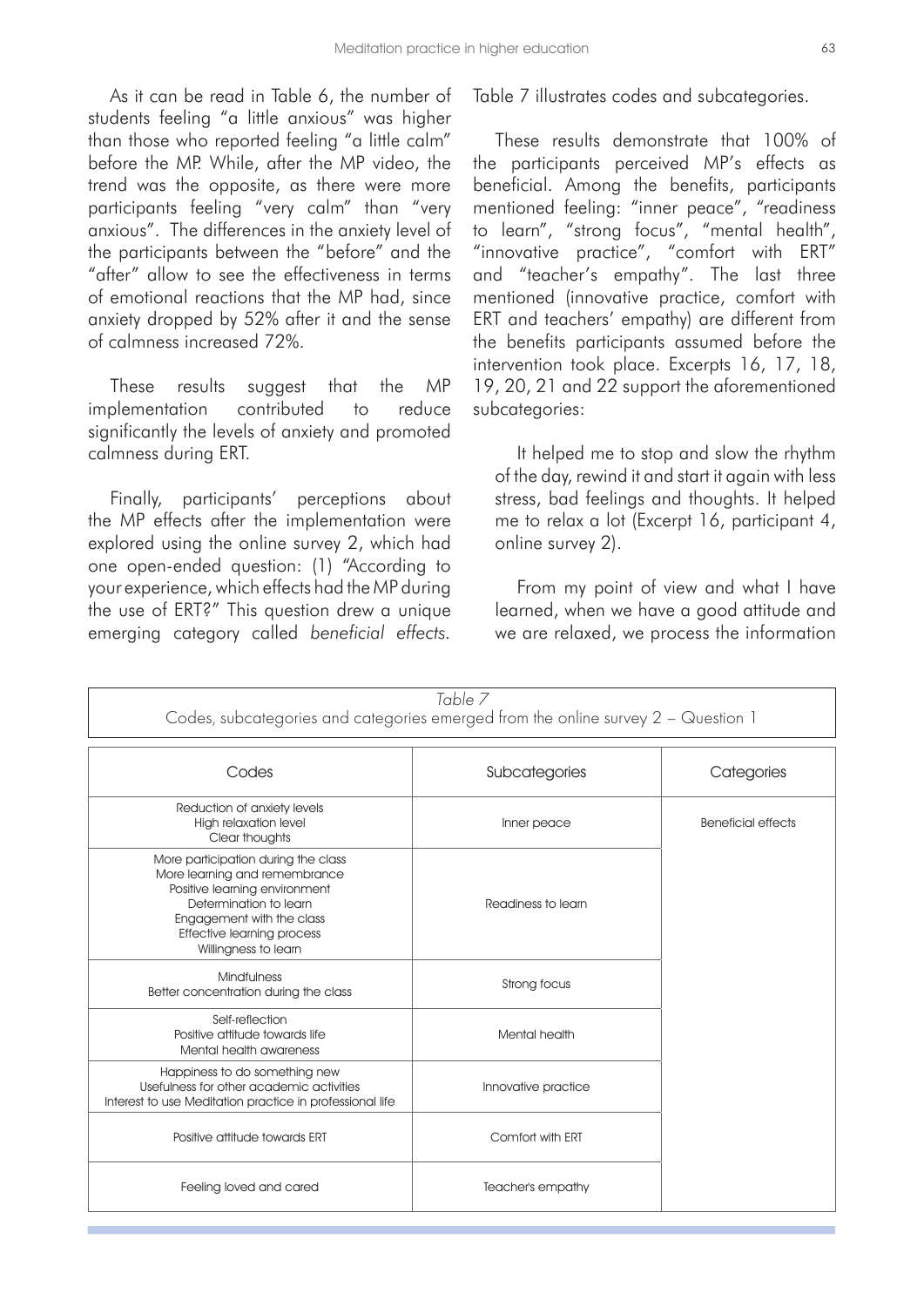better and we really learn (Excerpt 17, participant 7, online survey 2).

Meditation practice let me stop thinking about my problems and the other subjects, I was just concentrating on the topics my teacher and partners were presenting (Excerpt 18, participant 26, online survey 2).

After the short Meditation practice session, I felt better inside my body and my day turned different, in a good way. Also, it helped me realize the importance of my mental health (Excerpt 19, participant 28, online survey 2).

I think that now I can implement this practice for future classes or for future situations where I have to manage stress or anxiety, when I become a teacher (Excerpt 20, participant 42, online survey 2).

Right now, the effect is bigger... Right now, that impact is bigger, because personally, remote learning is not for me, and the meditation practice made it feel cool, comfortable, like a real new and exciting adventure (Excerpt 21, participant 16, online survey 2).

The Meditation practice was relaxing and I loved that the teacher thought about us (students) when she decided to include it in the classes (Excerpt 22, participant 38, online survey 2).

# **DISCUSSION**

Creating a positive learning atmosphere with a low affective filter level (Krashen, 1978) where students feel confident, motivated and prepared to learn ought to be one of the aims of education (Kumaravadivelu, 2003). Therefore, pedagogical interventions such as the MP, which in this special case contributed to create a smooth transition from face-to-face to virtual classes while the Covid-19 crisis, are favorable to foster a healthy classroom environment, since students are the center of the learning process. Hence their feelings, dreams and fears are taken into account.

At the beginning of this study, and similar to what Ferri et al., (2020) discovered in their research, students expressed some difficulties in the process of adapting to virtual classes. In fact, some of the participants in the present study manifested having felt: "challenged", "sad", "disappointed", "uncomfortable" and "anxious". However, results of the MP suggest a powerful impact on students' adaptation to ERT, as anxiety levels decreased. This general finding is part of the recommendations advised by Grandits and Wagle (2021) in their study to promote students' success during ERT.

Furthermore, when comparing participants' prior assumptions of the MP effects with the actual effects reported by them after the MP's implementation, four effects appeared in both moments: "inner peace", "readiness to learn", "strong focus" and "mental health", while three new beneficial consequences arose, which were: "innovative practice", "comfort with ERT" and "teacher's empathy". In addition, this last benefit promotes a better teacher-student relationship by letting learners know that they are seen holistically (Parra, 2019). Moreover, students with high levels of concentration have more advantages in their learning process as the memory function is crucial in getting information, knowledge and experience (Zull, 2002).

In addition, participants were conscious of the importance of taking care of their mental health and living in "the here and now" by performing basic but influential activities like the MP (Levete, 2001). Also, students regarded this practice as a useful exercise for their professional life, which is a sign of empathy with their future students as they deemed MP should be replicated when they become teachers. Thus, meditation inside classrooms could contribute to prepare healthier future generations. (Erricker, 2001).

Although it seems that the MP was a great accomplishment, there are some limitations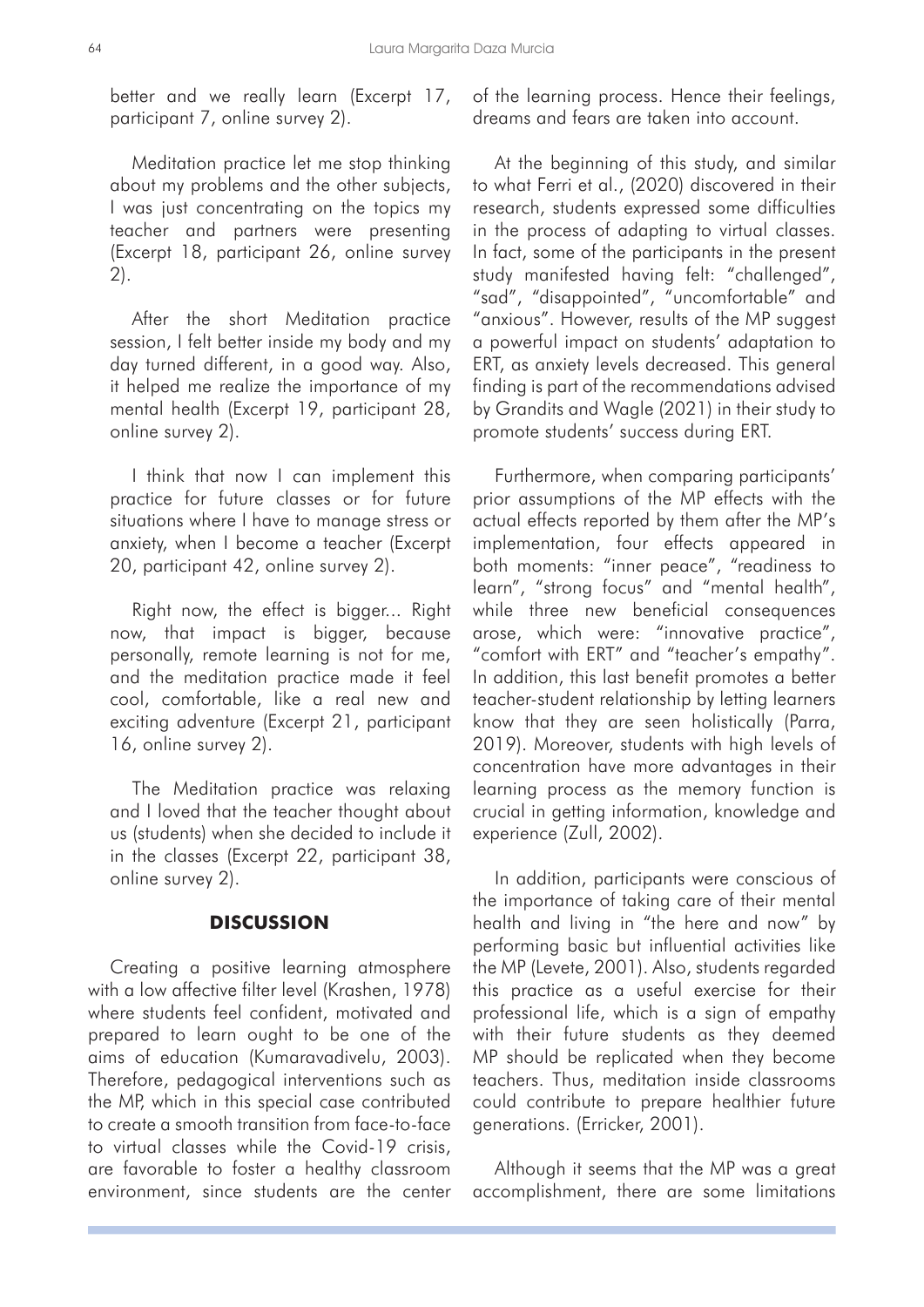to considered in future research. For instance, participants in this study were also the same teacher-researcher's students. Therefore, answers gathered through the use of the data collection instruments could have been affected by the teacher-student relationship.

Another limitation refers to the deficiency in previous research studies on this topic carried out in higher education contexts in Colombia, which generates a gap between what was known and what was expected from this pedagogical intervention.

### **CONCLUSIONS**

The present mixed action research sought to analyze the possible effects of implementing MP as a welcome activity during ERT in an EFL teaching program by examining: firstly, the students' feelings about ERT, and secondly, the students' assumptions, emotional reactions and perceptions about the MP.

With the aim of gathering participants' feelings about ERT, findings show that more than half of the participants experienced negative feelings such as "sadness", "disappointment", "discontent", "confrontation" and "anxiety" when they knew about it. While just some of the students had the following positive feelings towards ERT: excitement and comfort.

Students' assumptions about the MP prior its implementation were positive towards the practice as all the participants thought it could bring benefits to the ERT classes. The perks cited were: "inner peace", "readiness to learn", "strong focus" "and mental health".

At the end of the pedagogical intervention, the quantitative results obtained from the Semantic Differential Scale indicated that participants' level of anxiety decreased significantly in relation to the way students felt before they had this practice. Besides, the level of calmness increased remarkably in participants.

All the learners identified beneficial effects from this experience in their final impressions.

Among the gains, participants confirmed 4 from the ones they had previously assumed, which were: "inner peace", "readiness to learn", "strong focus" and "mental health". On the other hand, students discovered 3 new benefits: considering the MP as an "innovative practice", feeling "comfortable with ERT" and perceiving "teachers' empathy" in their instructional mode transition.

As a general conclusion, the MP definitely had positive effects on students' attitude towards ERT, as it contributed to reduce their anxiety levels and promoted calmness during this kind of teaching modality. Likewise, and due to the MP, participants could possibly have handled the 2020-1 academic semester more smoothly, which was the first one taught in that way in Colombia.

#### **Conflict of interest.**

The authors declare no conflict of interest.

#### **REFERENCES**

- Ali, W. (2020). Online and remote learning in higher education institutes: A necessity in light of COVID-19 pandemic. *Higher education studies; 10*(3). [https://doi.](https://doi.org/10.5539/hes.v10n3p16) [org/10.5539/hes.v10n3p16](https://doi.org/10.5539/hes.v10n3p16)
- Andrews, D., Nonnecke, B., & Preece, J. (2003). Electronic survey methodology: A case study in reaching hard to involve internet users. *International Journal of Human- computer Interaction, 16*(2), 185-210. [https://doi.org/10.1207/](https://doi.org/10.1207/S15327590IJHC1602_04) [S15327590IJHC1602\\_04](https://doi.org/10.1207/S15327590IJHC1602_04)
- Behan, C. (2020). The benefits of meditation and mindfulness practices during times of crisis such as COVID-19. *Irish Journal of Psychological Medicine*.2020 May 14:1- 3.<https://doi:10.1017/ipm.2020.38>
- Beyond Purpose. (2011, December 29). *The five minute miracle - Daily guided meditation* [Video]. YouTube. [https://www.](https://www.youtube.com/watch?v=utfw-rJUvy4&t=2s) [youtube.com/watch?v=utfw-rJUvy4&t=2s](https://www.youtube.com/watch?v=utfw-rJUvy4&t=2s)
- Brenner, A. (2014, December 30). The first time: 7 things to consider to make your "first" experiences the best they can be. Psychology Today. [https://](https://www.psychologytoday.com/us/blog/in-flux/201412/the-first-time) [www.psychologytoday.com/us/blog/in](https://www.psychologytoday.com/us/blog/in-flux/201412/the-first-time)[flux/201412/the-first-time](https://www.psychologytoday.com/us/blog/in-flux/201412/the-first-time)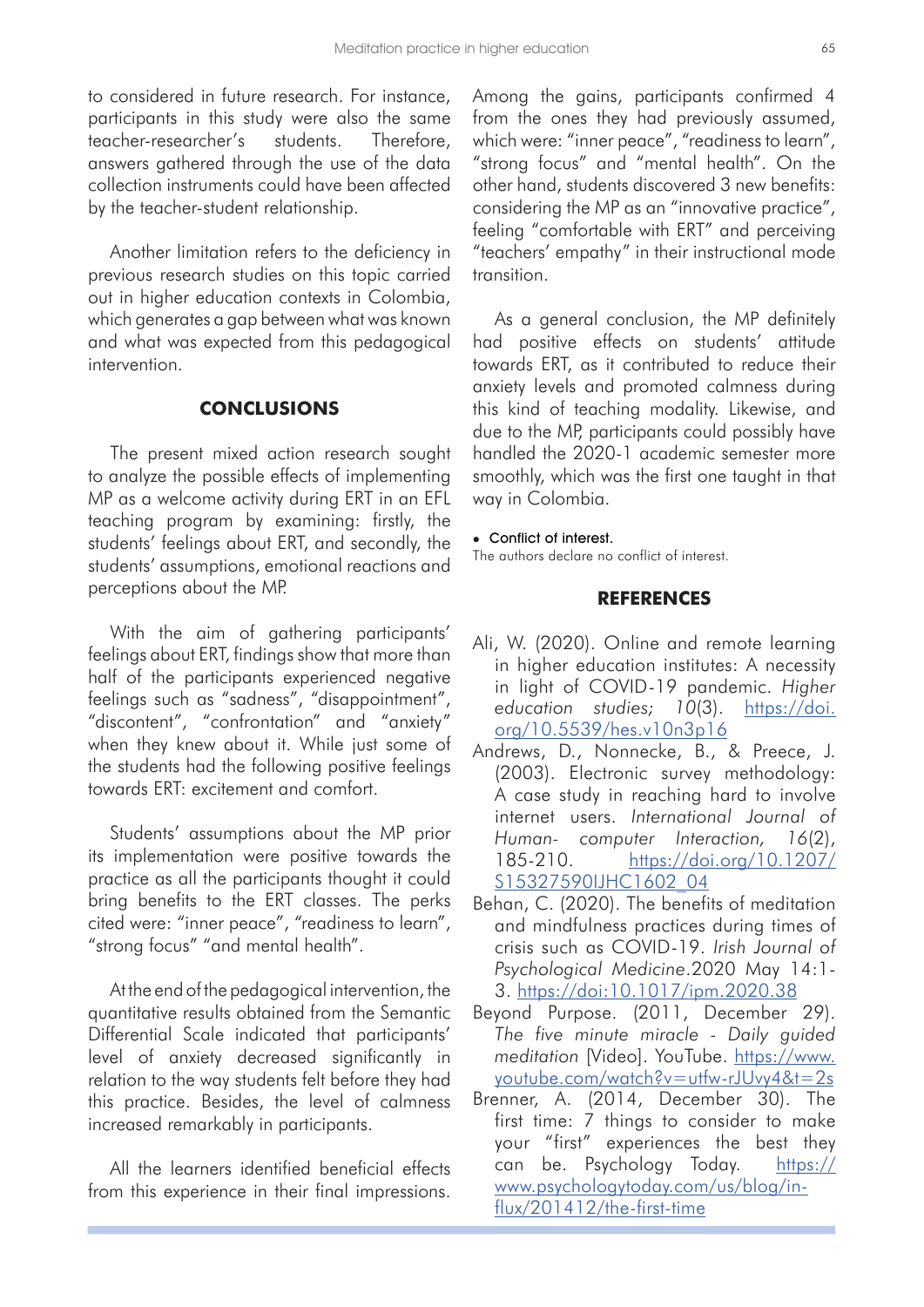- Charmaz, K. (2006). Constructing grounded theory. Thousand Oaks, CA: SAGE Publications.
- Cohen, L., Manion, L., & Morrison, K. (2007). *Research methods in education* (6th ed.). Routledge/Taylor & Francis Group.
- Creswell, J. W. (2014). Research Design: *Qualitative, quantitative, and mixed methods approaches* (4th ed.). Thousand Oaks, CA: SAGE Publications.
- Dweck, C. S. (2006). *Mindset: The new psychology of success*. Random House.
- Erricker, C. (2001) Meditation and holistic education: the way forward. In Erricker, C. & Erricker, J. *Meditation in schools, a practical guide to calmer classrooms.* (pp. 141-144). Continuum International Publishing Group.
- Ferri, F., Grifoni, P., & Guzzo, T. (2020) Online learning and emergency remote teaching: Opportunities and challenges in emergency situations. *Societies 2020, 10*(4), 86; <https://doi.org/10.3390/soc10040086>
- Fraenkel, J.R. & Wallen, N.E. (2008) *How to design and evaluate research in education.* McGraw-Hill.
- Goodful. (2019, September 4). *5-minute meditation you can do anywhere* [Video]. YouTube. [https://www.youtube.com/](https://www.youtube.com/watch?v=inpok4MKVLM&t=66s) [watch?v=inpok4MKVLM&t=66s](https://www.youtube.com/watch?v=inpok4MKVLM&t=66s)
- Grandits, D., & Wagle, T. (2021). Making remote learning engaging. *Excelsior: leadership in teaching and learning, 13*(2), 113-126. [https://doi.org/10.14305/](https://doi.org/10.14305/jn.19440413.2021.13.2.03) [jn.19440413.2021.13.2.03](https://doi.org/10.14305/jn.19440413.2021.13.2.03)
- Hernández Sampieri, R., Fernández-Collado, C., Baptista Lucio, P. (2006). *Metodología de la investigación*. MC Graw Hill.
- Hodges, C., Moore, S., Lockee, B., Trust, T., and Bond, A. (2020, March 27). *The difference between emergency remote teaching and online learning.* [https://](https://er.educause.edu/articles/2020/3/the-difference-between-emergency-remote-teaching-and-online-learning) [er.educause.edu/articles/2020/3/the](https://er.educause.edu/articles/2020/3/the-difference-between-emergency-remote-teaching-and-online-learning)[difference-between-emergency-remote](https://er.educause.edu/articles/2020/3/the-difference-between-emergency-remote-teaching-and-online-learning)[teaching-and-online-learning](https://er.educause.edu/articles/2020/3/the-difference-between-emergency-remote-teaching-and-online-learning)
- Huang, R., Tlili, A., Yang, J., Chang, T-W., Wang, H., Zhuang, R., & Liu, D. (2020). *Handbook on facilitating flexible learning during educational disruption: the Chinese experience in maintaining undisrupted learning in COVID-19 outbreak.* [https://www.researchgate.net/](https://www.researchgate.net/publication/339939064_Handbook_on_Facilitating_Flexible_Learning_During_Educational_Disruption_The_Chinese_Experience_in_Maintaining_Undisrupted_Learning_in_COVID-19_Outbreak#fullTextFileContent)

[publication/339939064\\_Handbook\\_](https://www.researchgate.net/publication/339939064_Handbook_on_Facilitating_Flexible_Learning_During_Educational_Disruption_The_Chinese_Experience_in_Maintaining_Undisrupted_Learning_in_COVID-19_Outbreak#fullTextFileContent) [on\\_Facilitating\\_Flexible\\_Learning\\_](https://www.researchgate.net/publication/339939064_Handbook_on_Facilitating_Flexible_Learning_During_Educational_Disruption_The_Chinese_Experience_in_Maintaining_Undisrupted_Learning_in_COVID-19_Outbreak#fullTextFileContent) During Educational Disruption The Chinese Experience in Maintaining Undisrupted Learning in COVID-19 [Outbreak#fullTextFileContent](https://www.researchgate.net/publication/339939064_Handbook_on_Facilitating_Flexible_Learning_During_Educational_Disruption_The_Chinese_Experience_in_Maintaining_Undisrupted_Learning_in_COVID-19_Outbreak#fullTextFileContent)

- Iman. (2019, May 10). *5 minute guided meditation on being present - Featured on RVIVE* [Video]. YouTube. [https://](https://www.youtube.com/watch?v=B_jdHrUr5rg&t=8s) [www.youtube.com/watch?v=B\\_](https://www.youtube.com/watch?v=B_jdHrUr5rg&t=8s) [jdHrUr5rg&t=8s](https://www.youtube.com/watch?v=B_jdHrUr5rg&t=8s)
- Jason Stephenson Sleep meditation music. (2016, September 18). *Positive mind in 5 minutes meditation.* [Video]. YouTube. [https://www.youtube.com/](https://www.youtube.com/watch?v=3RxXiFgkxGc&t=1s) [watch?v=3RxXiFgkxGc&t=1s](https://www.youtube.com/watch?v=3RxXiFgkxGc&t=1s)
- Krashen, S. (1978). The monitor model for second language acquisition. In R.C. Gingras. *Second language acquisition and foreign language teaching* (pp. 1–26).
- Kumaravadivelu, B. (2003). *Beyond methods: macrostrategies for language teaching.* Yale Language Series.
- Levete, G. (2001) Why meditation? In Erricker, C. & Erricker, J (Eds.), *Meditation in schools, a practical guide to calmer classrooms.* (pp. 1-23). Continuum.
- Lewis, M. [MariaLewis]. (2013, November 3). *Mindfulness guided meditation - 5 minutes* [Video]. YouTube. [https://www.youtube.](https://www.youtube.com/watch?v=dEzbdLn2bJc&t=44s) [com/watch?v=dEzbdLn2bJc&t=44s](https://www.youtube.com/watch?v=dEzbdLn2bJc&t=44s)
- Manocha, R. (2000). Why meditation? *Australian family physician 29*(12):1135- 8. [https://www.researchgate.net/](https://www.researchgate.net/publication/12189441_Why_meditation) publication/12189441 Why meditation
- Mcniff, J. & Whitehead, J. (2010). *You and your action research project.* Routledge.
- Meditation Vacation. (2018, August 1). *5 min clearing morning guided meditation for positivity and grounding* [Video]. YouTube. [https://www.youtube.com/](https://www.youtube.com/watch?v=s9b2y3Mg2n8&t=145s) [watch?v=s9b2y3Mg2n8&t=145s](https://www.youtube.com/watch?v=s9b2y3Mg2n8&t=145s)
- MindfulPeace. (2015, February 25). *5 Minute quick anxiety reduction - Guided mindfulness meditation* [Video]. YouTube. [https://www.youtube.com/](https://www.youtube.com/watch?v=MR57rug8NsM&t=5s) [watch?v=MR57rug8NsM&t=5s](https://www.youtube.com/watch?v=MR57rug8NsM&t=5s)
- MindfulPeace. (2020, May 13). *5 Minute breathing exercise - Guided mindfulness meditation 4K - Calming anxiety reduction* [Video]. YouTube. [https://www.youtube.](https://www.youtube.com/watch?v=TXNECaIJPDI&t=3s
) [com/watch?v=TXNECaIJPDI&t=3s](https://www.youtube.com/watch?v=TXNECaIJPDI&t=3s
)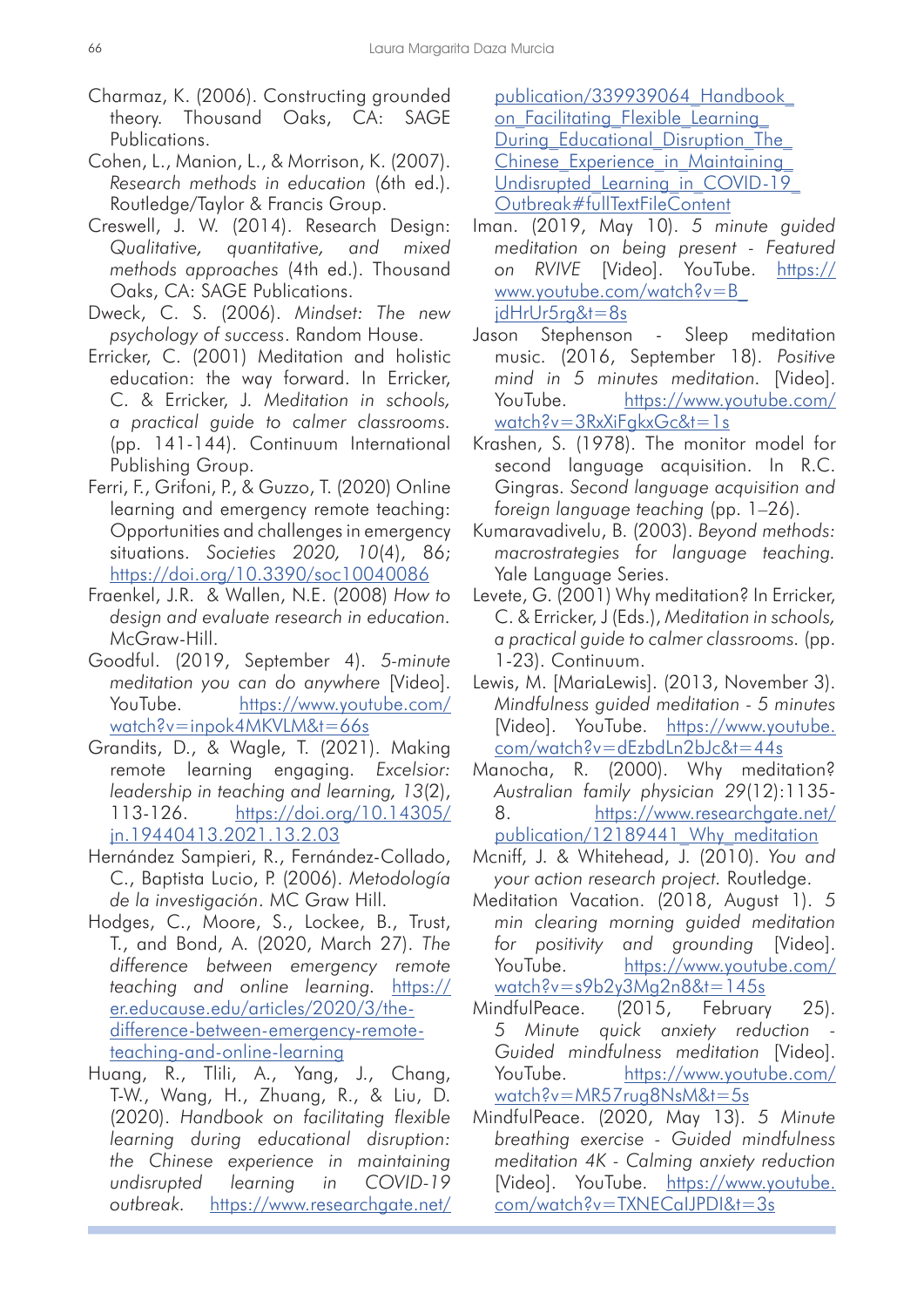- My Peace of Mindfulness. (2020, March 30). *5 minute guided meditation for positive energy & thinking* [Video]. YouTube. [https://www.](https://www.youtube.com/watch?v=_blPWamIjbs&t=1s) youtube.com/watch?v=\_blPWamIjbs&t=1s
- Newby, P. (2014). *Research methods for education*. Routledge.
- Ohashi, L. (2020, June). *Emergency remote teaching: an educational and emotional shift.* Mind BrainED Think Tanks. [https://www.](https://www.mindbrained.org/2020/06/emergency-remote-teaching-an-educational-and-emotional-shift/) [mindbrained.org/2020/06/emergency](https://www.mindbrained.org/2020/06/emergency-remote-teaching-an-educational-and-emotional-shift/)[remote-teaching-an-educational-and](https://www.mindbrained.org/2020/06/emergency-remote-teaching-an-educational-and-emotional-shift/)[emotional-shift/](https://www.mindbrained.org/2020/06/emergency-remote-teaching-an-educational-and-emotional-shift/)
- Osgood, C. E., Suci, G. S. & Tannenbaum, P. H. (1957) *The measurement of meaning.*  Urbana, IL: University of Illinois.
- Parra, S.C. (2019). Aprendiendo desde la emoción. *Infancias imágenes. 18*(2), 285-294 [https://doi.](https://doi.org/10.14483/16579089.14532) [org/10.14483/16579089.14532](https://doi.org/10.14483/16579089.14532)
- Pekrun, R. (2014). Emotions and learning. *Educational practices Series 24*. [https://www.](https://www.iaoed.org/downloads/edu-practices_24_eng.pdf) [iaoed.org/downloads/edu-practices\\_24\\_](https://www.iaoed.org/downloads/edu-practices_24_eng.pdf) [eng.pdf](https://www.iaoed.org/downloads/edu-practices_24_eng.pdf)
- Ramsburg, J. & Youmans, R. (2013). *Meditation in the higher-education classroom: meditation training improves student knowledge retention during lectures.* [https://www.researchgate.net/](https://www.researchgate.net/publication/257795392_Meditation_in_the_Higher-Education_Classroom_Meditation_Training_Improves_Student_Knowledge_Retention_during_Lectures) [publication/257795392\\_Meditation\\_](https://www.researchgate.net/publication/257795392_Meditation_in_the_Higher-Education_Classroom_Meditation_Training_Improves_Student_Knowledge_Retention_during_Lectures) in the Higher-Education Classroom Meditation Training Improves Student Knowledge Retention during Lectures
- Saville-Troike, M. (2006). *Introducing second language acquisition.* Cambridge University Press.
- Shim, T. E., & Lee, S. Y. (2020). College students' experience of emergency remote teaching due to COVID-19. *Children and youth services review 119*(2). [https://doi.](https://doi.org/10.1016/j.childyouth.2020.105578) [org/10.1016/j.childyouth.2020.105578](https://doi.org/10.1016/j.childyouth.2020.105578)
- Soul calm Relaxing nature & meditations. (2016, April 23). *Guided meditation beach (5 minutes to Inner Calm)* [Video]. YouTube. [https://www.youtube.com/](https://www.youtube.com/watch?v=Y7vOFq9y6eM&t=6s) [watch?v=Y7vOFq9y6eM&t=6s](https://www.youtube.com/watch?v=Y7vOFq9y6eM&t=6s)
- Soul calm Relaxing nature & meditations. (2016, July 23). *Guided meditation*  (Stress & anxiety relief -5 minutes) [Video]. YouTube. [https://www.youtube.com/](https://www.youtube.com/watch?v=euQCCs1Asuo) [watch?v=euQCCs1Asuo](https://www.youtube.com/watch?v=euQCCs1Asuo)
- Tashakkori, A., & Creswell, J. W. (2007). Editorial: The new era of mixed methods. *Journal of Mixed Methods Research, 1*(1), 3–7. [https://doi.](https://doi.org/10.1177/2345678906293042) [org/10.1177/2345678906293042](https://doi.org/10.1177/2345678906293042)
- Teni meditations & workouts. (2019, December 13). *5 minute guided meditation* | The future YOU [Video]. YouTube. [https://www.youtube.com/](https://www.youtube.com/watch?v=HHlXMt82P_E) [watch?v=HHlXMt82P\\_E](https://www.youtube.com/watch?v=HHlXMt82P_E)
- The honest guys Meditations Relaxation. (2014, October 7). *5 MINUTE calming meditation* (with guiding voice) [Video]. Youtube. [https://www.youtube.com/](https://www.youtube.com/watch?v=i50ZAs7v9es&t=4s) [watch?v=i50ZAs7v9es&t=4s](https://www.youtube.com/watch?v=i50ZAs7v9es&t=4s)
- The honest guys Meditations Relaxation. (2019, August 6). *5 minute stress relief guided meditation.* [Video]. Youtube. [https://www.youtube.com/](https://www.youtube.com/watch?v=L1QOh-n-eus&t=38s) [watch?v=L1QOh-n-eus&t=38s](https://www.youtube.com/watch?v=L1QOh-n-eus&t=38s)
- The mindful movement. (2018, August 13). *Short calming mindfulness meditation to clear the clutter in your mind / mindful movement* [Video]. Youtube. [https://](https://www.youtube.com/watch?v=6kVVrE_sCNA&t=22s) [www.youtube.com/watch?v=6kVVrE\\_](https://www.youtube.com/watch?v=6kVVrE_sCNA&t=22s) [sCNA&t=22s](https://www.youtube.com/watch?v=6kVVrE_sCNA&t=22s)
- Trust, T. & Whalen, J. (2020). Should teachers be trained in emergency remote teaching? Lessons learned from the COVID-19 pandemic. Journal of Technology and Teacher Education, 28(2), 189-199. Waynesville, NC USA: Society for information technology & teacher education. *Retrieved May 22,* 2021 from [https://www.learntechlib.org/](https://www.learntechlib.org/primary/p/215995/.) [primary/p/215995/.](https://www.learntechlib.org/primary/p/215995/.)
- Zapata-Garibay, R., González-Fagoaga, J.E., González-Fagoaga C.J., Cauich-García, J.R., & Plascencia-López, I. (2021). *Higher education teaching practices experience in Mexico, during the emergency remote teaching implementation due to COVID-19. Front.* Educ., 12 March 2021 | [https://](https://doi.org/10.3389/feduc.2021.628158) [doi.org/10.3389/feduc.2021.628158](https://doi.org/10.3389/feduc.2021.628158)
- Zull, J.E. (2002). *The art of changing the brain*. Sterling, VA: Stylus Publishing, LLC.